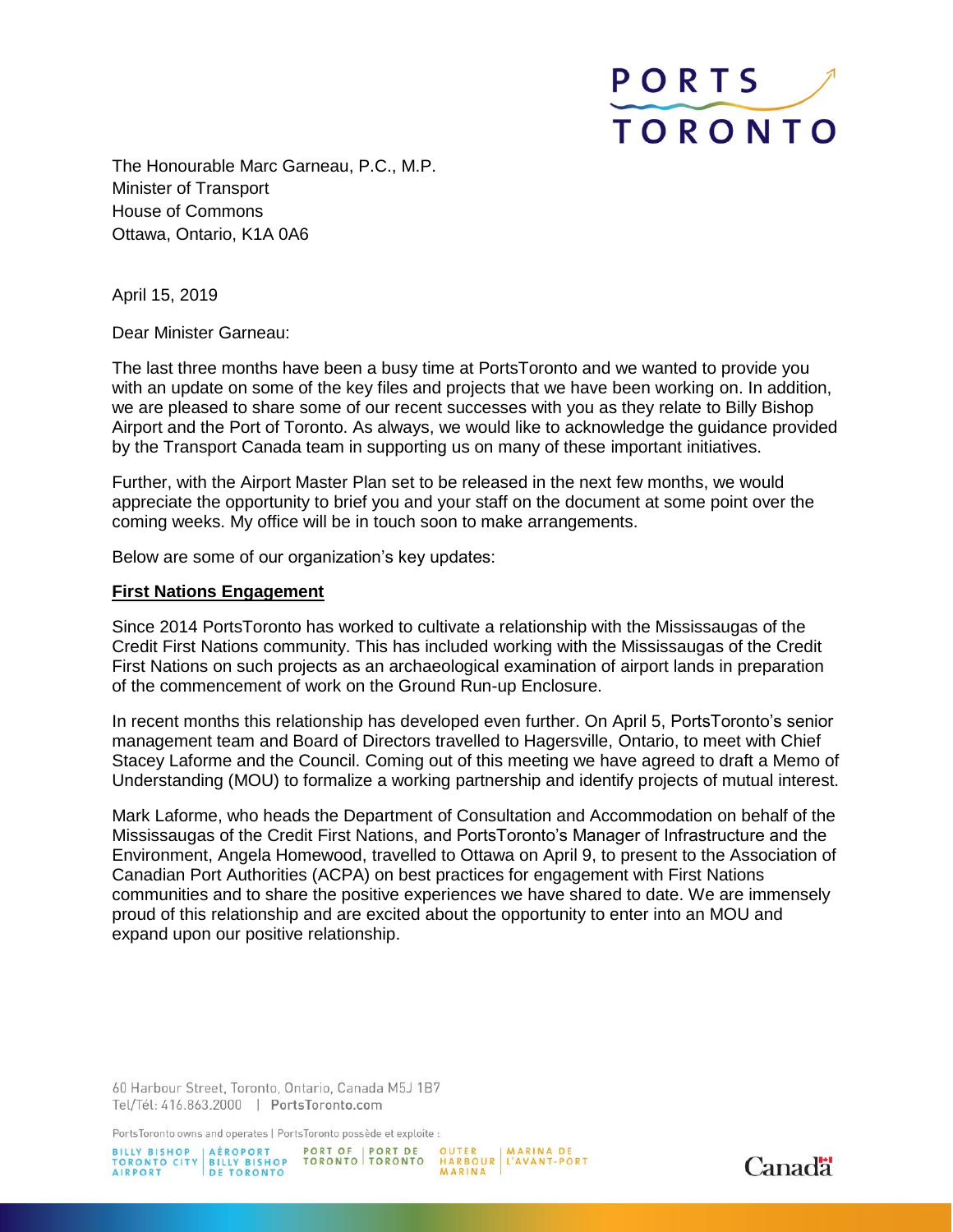

# **Plans to Convert the Airport Ferry to Electric-Power**

In the coming weeks, we will announce plans to convert the *Marilyn Bell I*, Billy Bishop Airport's passenger and car ferry, to electric power. This innovative retrofit represents a unique technological advancement in the airport's fleet as the new vessel will be the first 100 per cent electric lithium-ion powered ferry in service in Canada. The vessel's propulsion system will be entirely powered by battery and fueled by 100 per cent Bullfrog Power® renewable electricity, enabling the electric-ferry to reduce greenhouse gas emissions from the airport's ferry operation by 100 per cent. In addition, the electric-ferry will further complement the airport's awardwinning Noise Management Program as the vessel will cross the Western Gap on electric power, dramatically reducing noise from ferry operations. This leading-edge transportation infrastructure initiative will reduce PortsToronto's overall emissions by 30 per cent – which is a significant contribution toward our organization's environmental objectives and in support of the Canadian Government's 2030 emission reduction target.

Three Canadian companies who share PortsToronto's vision for sustainable operations have been selected to collaborate on completing the ferry retrofit: Canal Marine (St. Catharines, Ontario), Concept Naval (Quebec) and E.Y.E Marine Consultants (Bedford, Nova Scotia) have been selected for the project.

## **Second Annual Airport Sustainability Report**

Following the publication of PortsToronto's annual Sustainability Report in March, we have now released our second-annual Billy Bishop Toronto City Airport Sustainability Report which highlights our environmental efforts, responsible operations and community engagement. The report is available in both official languages and is available for your reference [here.](https://www.portstoronto.com/Media/PortsToronto/PortsToronto/Airport%20Sustainability/l%E2%80%99Aeroport-Billy-Bishop-de-Toronto-Rapport-sur-la-durabilite-2018.pdf)

### **Billy Bishop Airport Recognized with Environmental and Global Awards**

Earlier this month, Billy Bishop Airport won the Airports Council International (ACI-NA) **Environmental Achievement Award for Best Innovative Project** in North America for the airport's successful implementation of the three-year Airfield Rehabilitation Program. This is the second time in three years we have one an Environmental Award from ACI-NA.

In addition, the airport won two passenger awards last month including being named one of the world's best airports by **Skytrax World Airport Awards** in the under 5 million passenger category. This is the sixth time that Billy Bishop Airport has been recognized in the prestigious Skytrax global survey voted on by more than 14 million passengers around the world. Billy Bishop Airport also made PrivateFly's top ten list for **Most Scenic Airport Approaches** in the world for the fifth consecutive year.

### **Community Engagement & Master Plan for Billy Bishop Airport**

The 2018 Master Plan for Billy Bishop Airport is set to be released in the next few months with plans to begin agency and community stakeholder briefings in May. As you are aware, the planning process for the Billy Bishop Airport Master Plan began in January 2018 with a comprehensive public consultation process. To date, meetings with more than 600 people and 70 groups have been held, including elected officials from all levels of government, agencies and First Nations, neighbourhood and community associations, airport stakeholders and the general public. In addition, two public meetings have been held with the third and final meeting scheduled for late May.